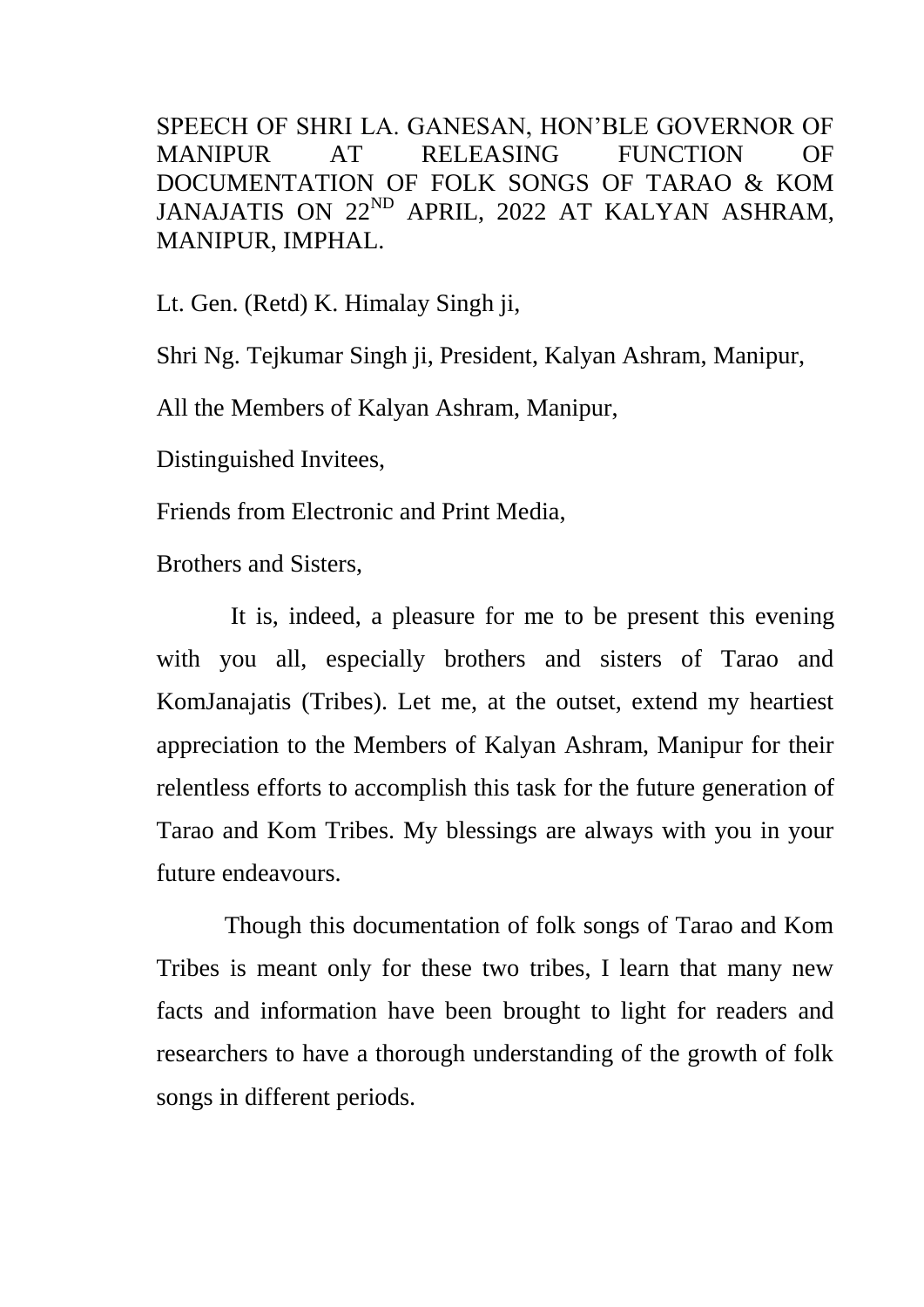It is a matter of great satisfaction to note that the Kalyan Ashram, Manipur took the initiative to document this folklore in digital format for preservation as well as for perpetuation. Folk songs is one of the most challenging aspects of folklore as folk tunes renders appropriate meaning to lyrics for correct understanding. I am very happy to know that Kalyan Ashram, Manipur has already documented more than 300 folk songs from eight village of Chiru Tribe. I am fully confident that Kalyan Ashram, Manipur will keep rendering yeoman services in future also.

 The oral tradition has preserved moral, social, cultural, religious, political and every human experience that the people thought worth preserving for them. This literature has been known as folklore. It is reflected in folk songs, folk tales, proverbs and phrases, greetings, good-bad omens and taboos and various other forms.

 I do not intend to dilate about two Tribes, viz, Tarao and Kom as all the distinguished personalities present here are well aware of it. However, there is a need to have concrete plans for creating awareness about folk songs, folk tales and literature of all tribes among today's youth. Steps must be taken to encourage more research and at the same time to consolidate all research works on history of Tribes' literature undertaken so far and to identify and encourage new research projects.